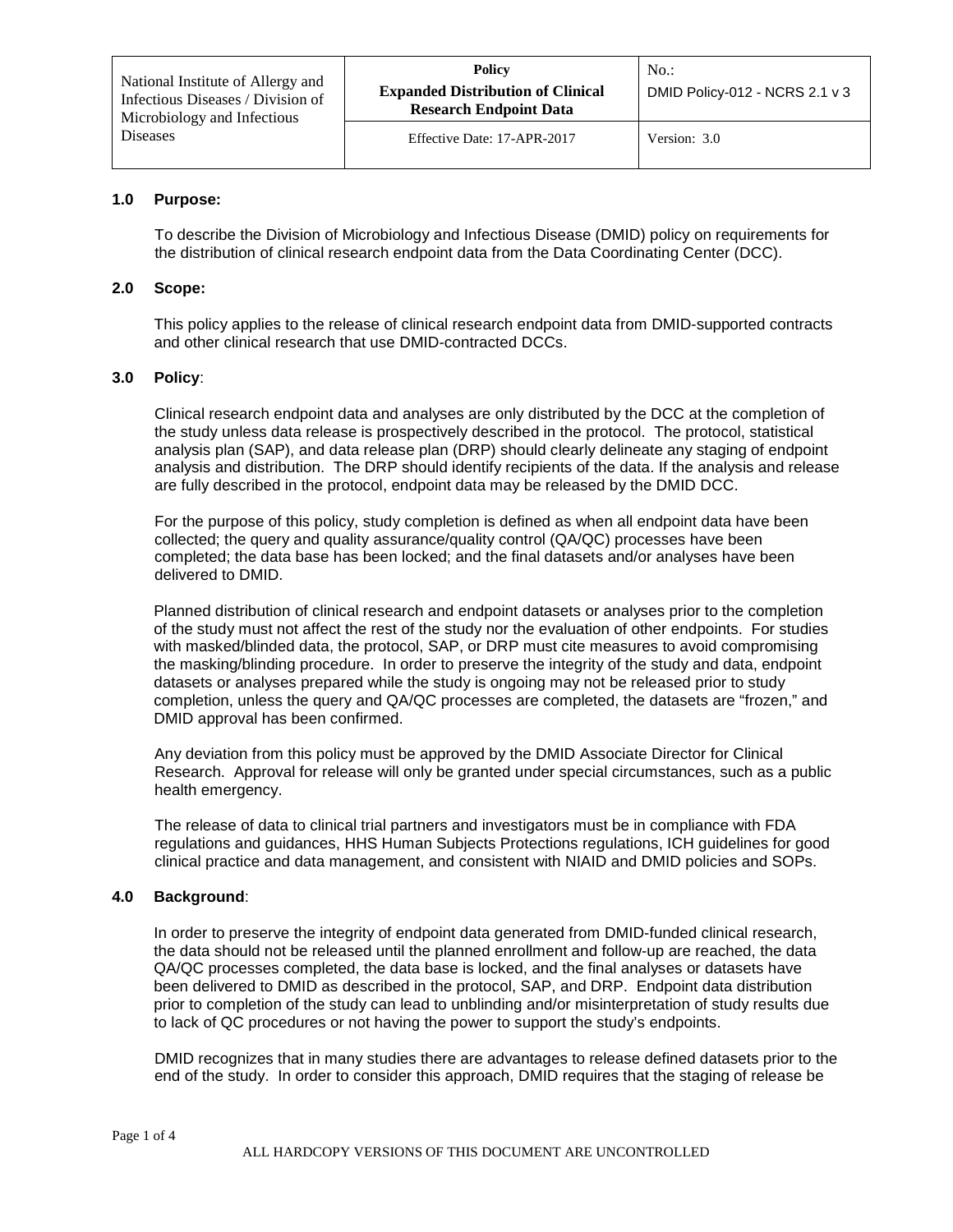| National Institute of Allergy and<br>Infectious Diseases / Division of<br>Microbiology and Infectious<br><b>Diseases</b> | Policy<br><b>Expanded Distribution of Clinical</b><br><b>Research Endpoint Data</b> | $No.$ :<br>DMID Policy-012 - NCRS 2.1 $\vee$ 3 |
|--------------------------------------------------------------------------------------------------------------------------|-------------------------------------------------------------------------------------|------------------------------------------------|
|                                                                                                                          | Effective Date: 17-APR-2017                                                         | Version: 3.0                                   |

prospectively described and reviewed by staff in order to ensure that processes are in place that protect the integrity of the on-going study.

Endpoint data compilation or analysis during the course of the study for clinical research oversight, or management is released only to DMID staff or DMID contractors responsible for these activities. The staff of the DMID-contracted DCC has access to the data. DMID staff and contractors responsible for clinical research management and monitoring of subject safety have limited access to endpoint data. Endpoint data and data summaries prepared for safety oversight committees remain confidential for DMID-designated committee members.

# **5.0 Definitions**:

**Clinical Research**: NIAID human subjects term indicating research conducted on human subjects or on material of human origin that can be personally identified. Policy covers large and smallscale, exploratory, and observational studies. There are three types: Patient-oriented research (investigators directly interact with study participants); epidemiologic and behavioral studies; outcomes and health services research. This term applies to both clinical trials and clinical studies.

**Data:** A piece of information acquired by observation, measurement, or experiment and used as a basis for calculation or reference*.* 

**Data Coordinating Center**: An entity dealing with tasks associated with the entry, transfer, and/or preparation of source data and derived items for entry into a clinical trial database. These activities may include database creation, data entry, review, coding, data editing, data QC, locking, or archiving.

**Database Freeze:** Action taken to obtain a "snapshot in time" of current data and archive them to ensure that an analysis, report or publication that uses the data can be reproduced at a later date. As multiple data freezes can be conducted over the course of the study for different reporting purposes, the database freeze does not imply that data are in their final state.

**Database Lock:** Action taken to prevent further changes to a clinical trial database. NOTE: Locking of a database is done after review, query resolution, and a determination has been made that the database is ready for analysis.

**Dataset:** A collection of structured data. Clinical data are typically stored in relational databases that contain multiple datasets or tables.

**Endpoint:** Variable that pertains to research evaluations such as safety, immunogenicity, pharmacokinetics, or efficacy.

**Protocol Team:** A group of individuals comprised of internal representatives from DMID and external members as appropriate, including investigators and other protocol support people, who are responsible for managing the development and review of a protocol. The team assesses the protocol design, data integrity, and the protection of human subjects, as well as ascertaining that the protocol execution follows good clinical practice (GCP), DMID's current policies and requirements, and appropriate laws and regulations.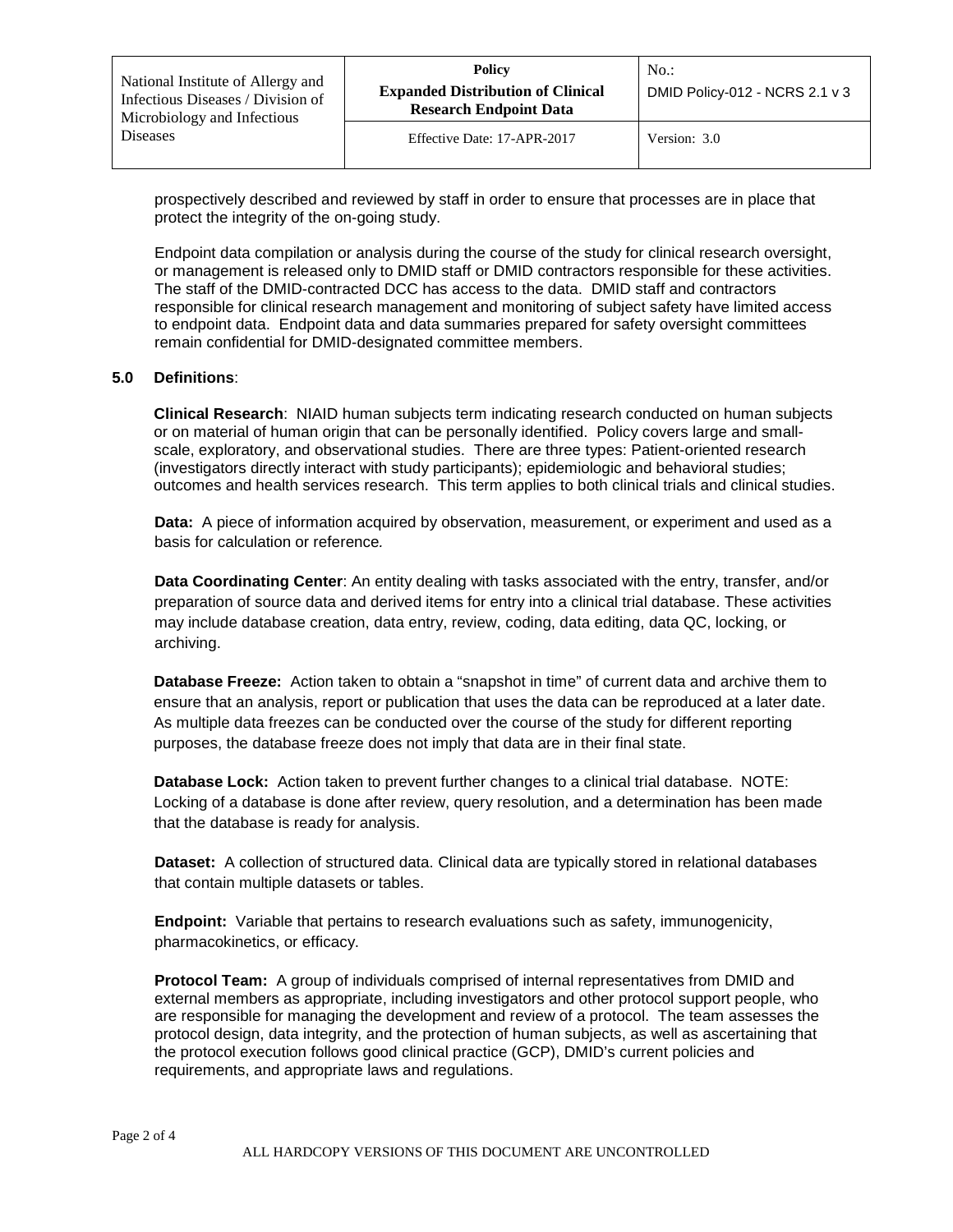| National Institute of Allergy and<br>Infectious Diseases / Division of<br>Microbiology and Infectious<br><b>Diseases</b> | Policy<br><b>Expanded Distribution of Clinical</b><br><b>Research Endpoint Data</b> | $No.$ :<br>DMID Policy-012 - NCRS 2.1 v 3 |
|--------------------------------------------------------------------------------------------------------------------------|-------------------------------------------------------------------------------------|-------------------------------------------|
|                                                                                                                          | Effective Date: 17-APR-2017                                                         | Version: 3.0                              |

**Safety Oversight Committee (SOC):** An SOC refers to a committee of experts, independent of the trial investigators, pharmaceutical sponsor (if any) and funding agency, that periodically reviews the conduct and results of the clinical trial. Following review they make recommendations to: continuation without change, continuation with change, or termination of the trial. SOC refers to either a Data and Safety Monitoring Board (DSMB) or a Safety Monitoring Committees (SMC).

# **6.0 Responsibilities:**

| Role                                                                           | Responsibility                                                                                                                                                    |
|--------------------------------------------------------------------------------|-------------------------------------------------------------------------------------------------------------------------------------------------------------------|
| <b>Clinical Project Manager</b>                                                | Determine whether any interim analysis<br>proposed in the protocol meets the<br>requirements of all relevant Standard<br>Operating Procedures (SOPs) and policies |
|                                                                                | Submit requests for interim analyses not<br>included in the protocol to the Associate<br>Director for Clinical Research on behalf of<br>the protocol team         |
| Contracting Officer's Representative(s) for<br><b>Data Coordinating Center</b> | Communicate approval of non-protocol-<br>specified DAPs and DRPs to the DCC                                                                                       |
| DMID Associate Director for Clinical<br>Research                               | Review and approve requests for<br>distribution of datasets or analyses that are<br>not described in the protocol, SAP, or DRP                                    |

# **7.0 References:**

[U.S. Code of Federal Regulations 45 CFR 46: Protection of Human Subjects](http://www.hhs.gov/ohrp/humansubjects/guidance/45cfr46.html) (HHS)

[U.S. Code of Federal Regulations 21 CFR 312:](http://www.accessdata.fda.gov/scripts/cdrh/cfdocs/cfcfr/CFRSearch.cfm?CFRPart=312&showFR=1&utm_campaign=Google2&utm_source=fdaSearch&utm_medium=website&utm_term=21%20CFR%20312&utm_content=2) - See 312.130

[U.S. Code of Federal Regulations 21 CFR 814:](http://www.accessdata.fda.gov/scripts/cdrh/cfdocs/cfcfr/CFRSearch.cfm?CFRPart=814) See 814.9

[Clinical Data Interchange Standards Consortium \(CDISC\) Clinical Research Glossary](http://www.cdisc.org/stuff/contentmgr/files/0/08a36984bc61034baed3b019f3a87139/misc/act1211_011_043_gr_glossary.pdf)

# **8.0 Inquiries:**

Questions or comments regarding this policy may be directed to:

Associate Director for Clinical Research Division of Microbiology and Infectious Diseases (DMID) NIH / NIAID 5601 Fisher Lane, Rm. 7E60 Bethesda, MD 20892 [DMIDPolicyQuery@](mailto:DMIDPolicyQuery@mail.nih.gov)mail.nih.gov

# **9.0 Availability:**

This policy is located electronically at: [http://www.niaid.nih.gov/LabsAndResources/resources/DMIDClinRsrch/Documents/datadistribution.](http://www.niaid.nih.gov/LabsAndResources/resources/DMIDClinRsrch/Documents/datadistribution.pdf) [pdf](http://www.niaid.nih.gov/LabsAndResources/resources/DMIDClinRsrch/Documents/datadistribution.pdf)